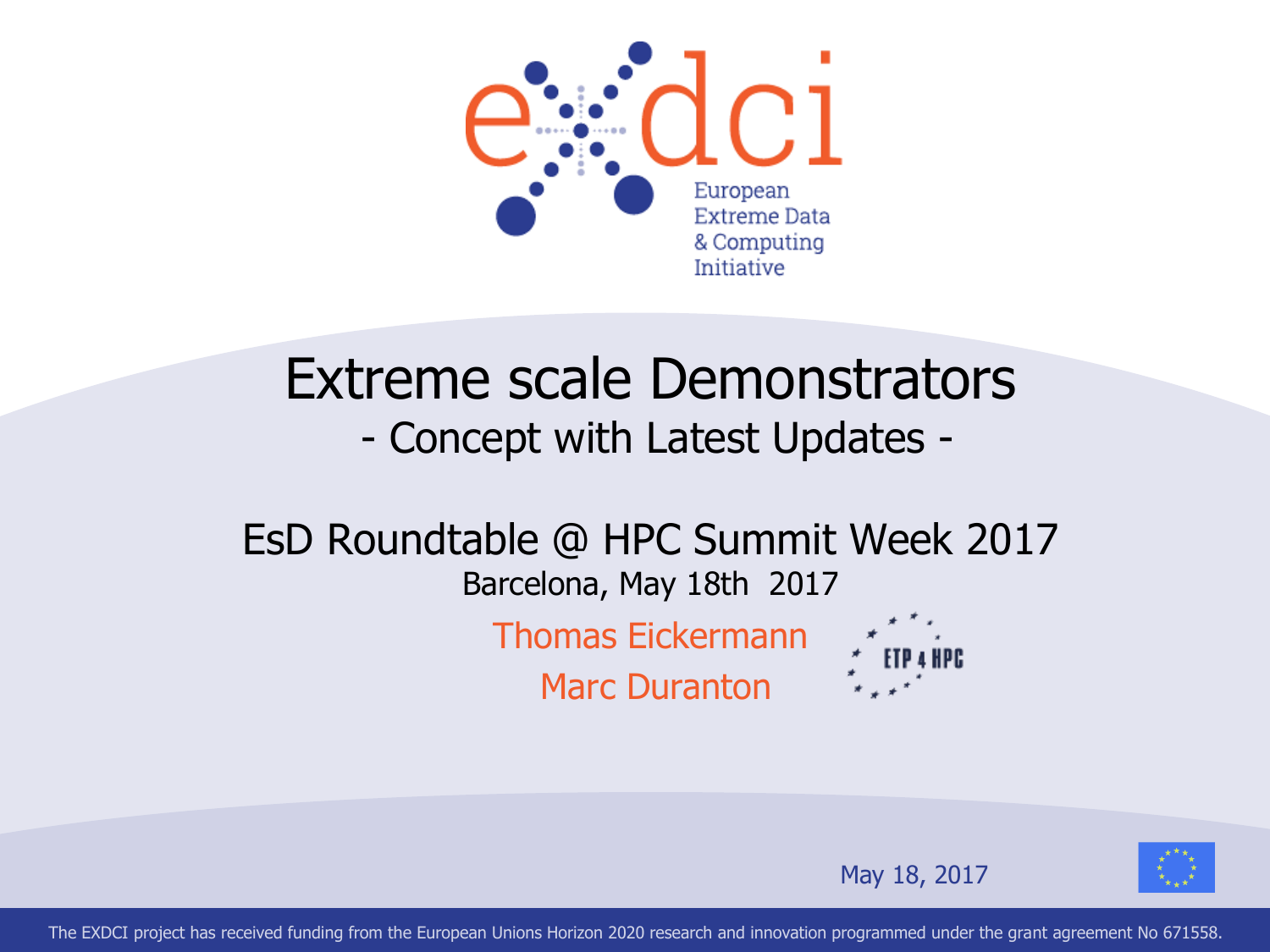### EsDs in a Nutshell: Concept (#1/3)

- "The "Extreme-Scale Demonstrators" (EsDs) are vehicles to **optimise and synergise the effectiveness of the** entire **HPC H2020 Programme** through the integration of isolated R&D outcomes into fully integrated HPC system prototypes; It is a key step towards establishing European exascale capabilities and solutions." **(From the ETP4HPC SRA, chapter 8 p.67)**
- EsD will fill critical gaps in the HPC H2020 programme:
	- Bring technologies from FET-HPC closer to commercialisation (TRL 7-8)
	- Combine results from targeted R&D efforts into a complete system (European HPC technology ecosystem)
	- Provide the missing link between the 3 HPC pillars: Technology providers, infrastructure providers, user communities (co-design)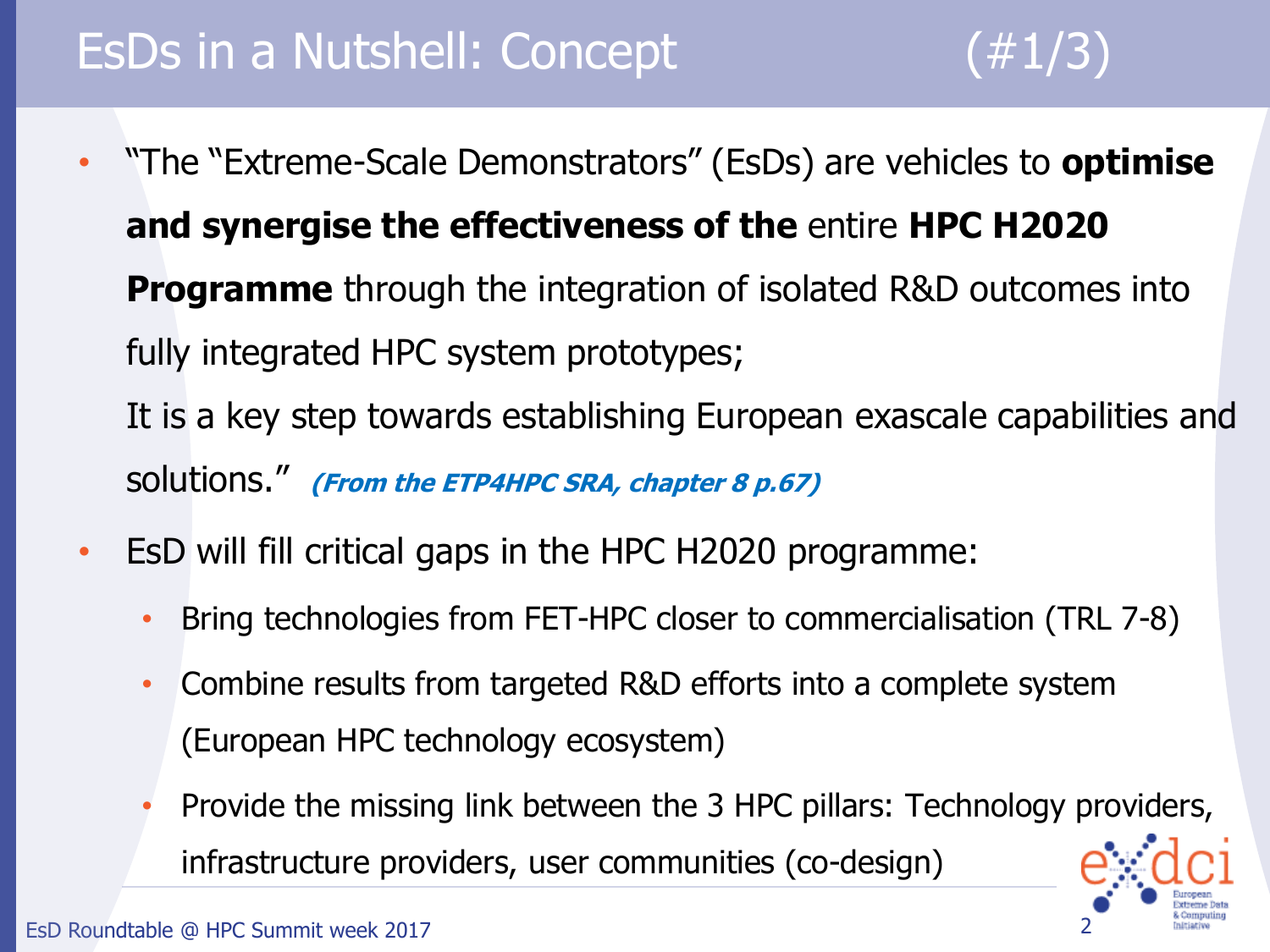## EsDs in a Nutshell: Contribution / Role of Participants

### *Technology providers*

- Technology integration
- System architects
- Testing and quality/performance assurance (phase A)
- Maintenance and service (phase B)

**EsDs**

#### *EsD Expectations*

- Design points ~400-500 Pflops
- EsD target 5% (20-30 Pflops)
- Budget: 20-50 Mio. €
- Diversity of architectures
	- TRL 7-8

### *Application owners / CoEs*

- Application requirements and key challenges (phase A)
- Port, optimize application(s), use them productively (phase

#### *HPC Centres*

- Participate in co-design
- Manage system deployment (phase A)
- System operation, validation (phase B)

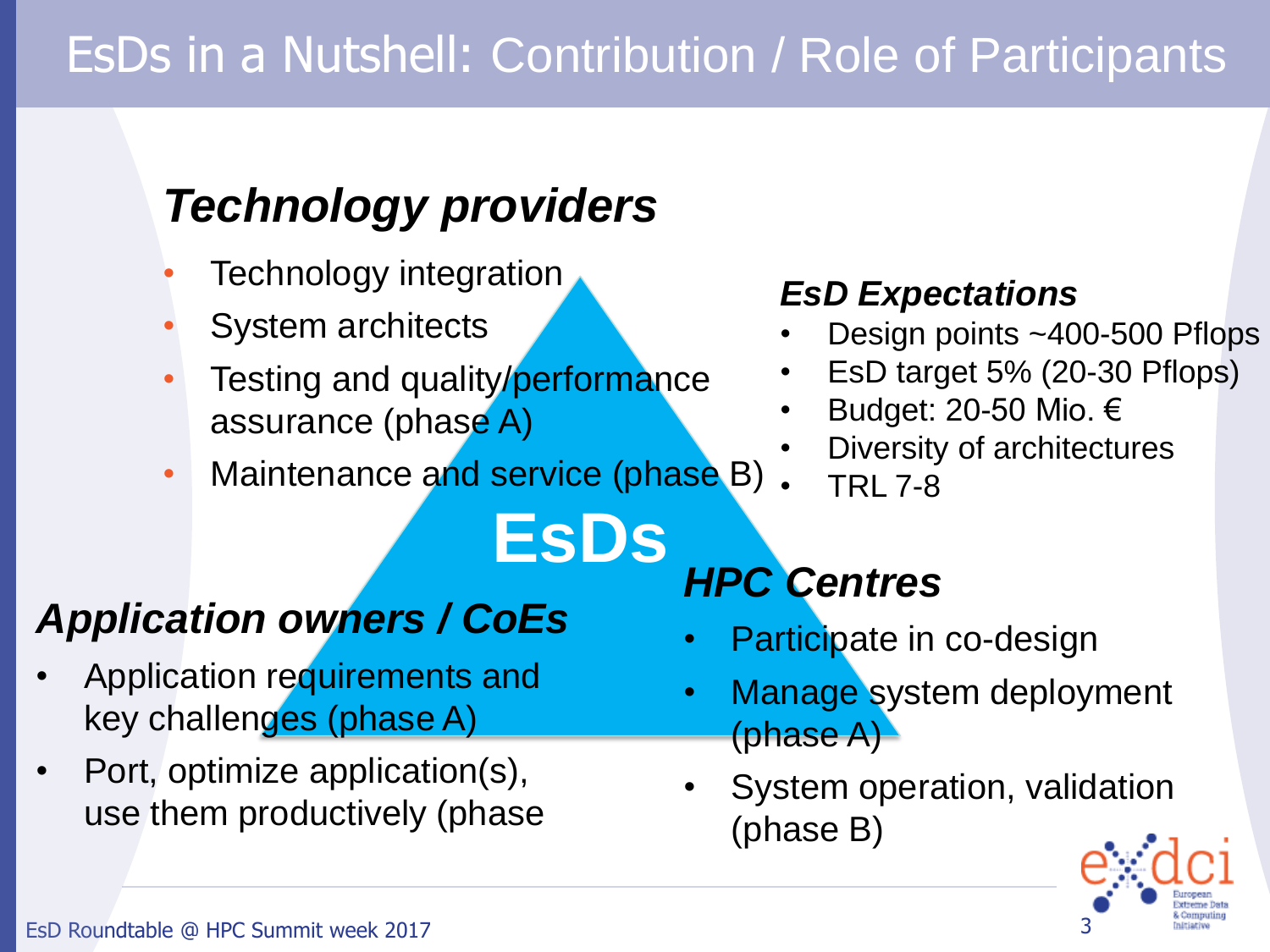## EsDs in a Nutshell: Calls for Proposals (#3/3)

- Two EsD calls proposed by ETP, each leading to two projects
	- Calls target technologies developed under FETHPC, but are open
	- EsD projects should start after end of FETHPC projects in WP2014/15 and WP2016/17
- **EsD project structure** 
	- Phase A (18-24 months): Development, Integration and Testing
		- Little or no basic technology research
		- Substantial R&D focus geared towards integrating components and subsystems developed in the preceding R&D projects
	- **Phase B** (18-24 months): Deployment and Use
		- Operated by a hosting center
		- EsD made available to application owners for code porting and development
		- Characterization and EsD validation, benchmarking based on real usecases.

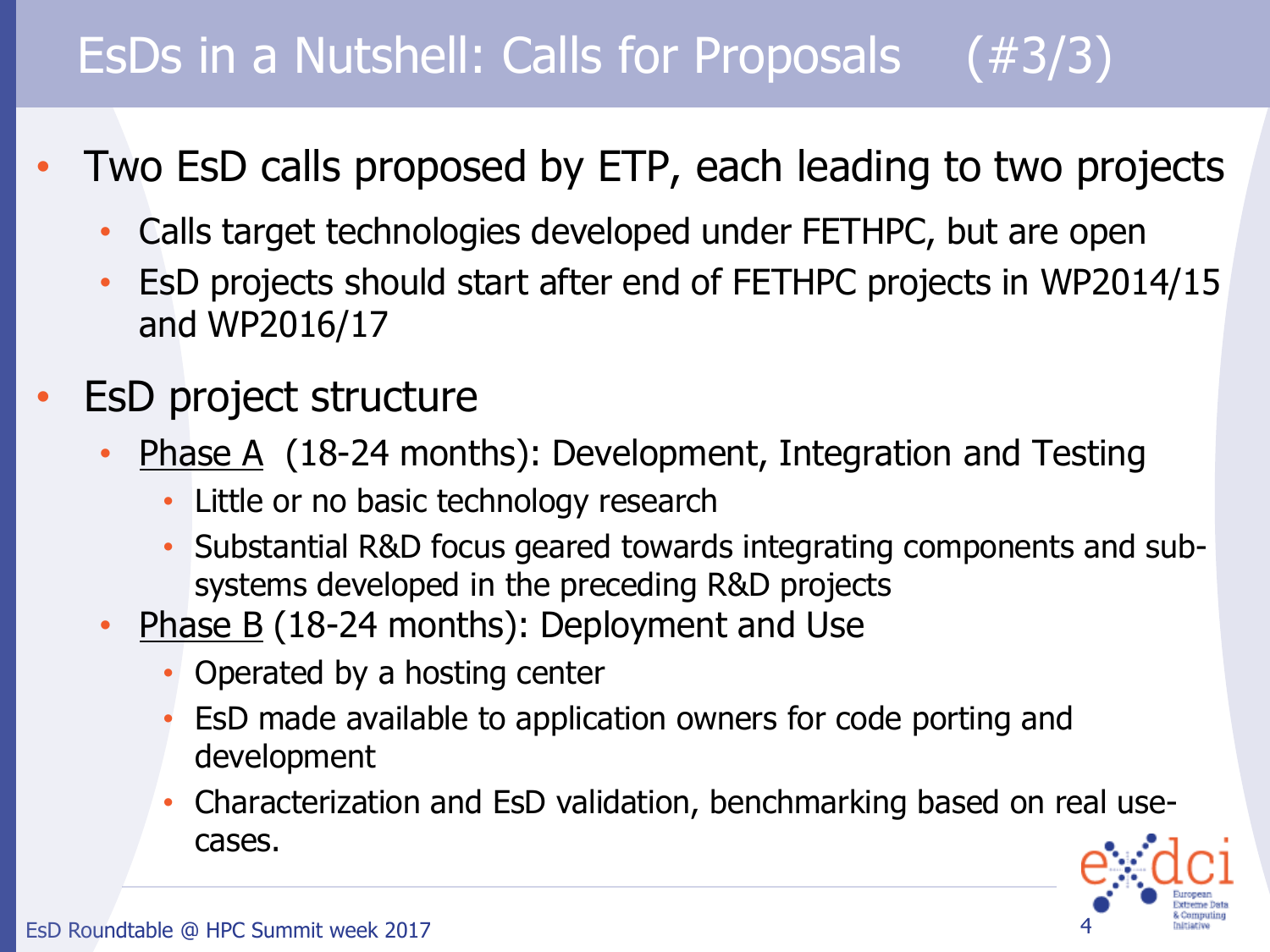### Time Line of the HPC cPPP (Slightly Outdated)

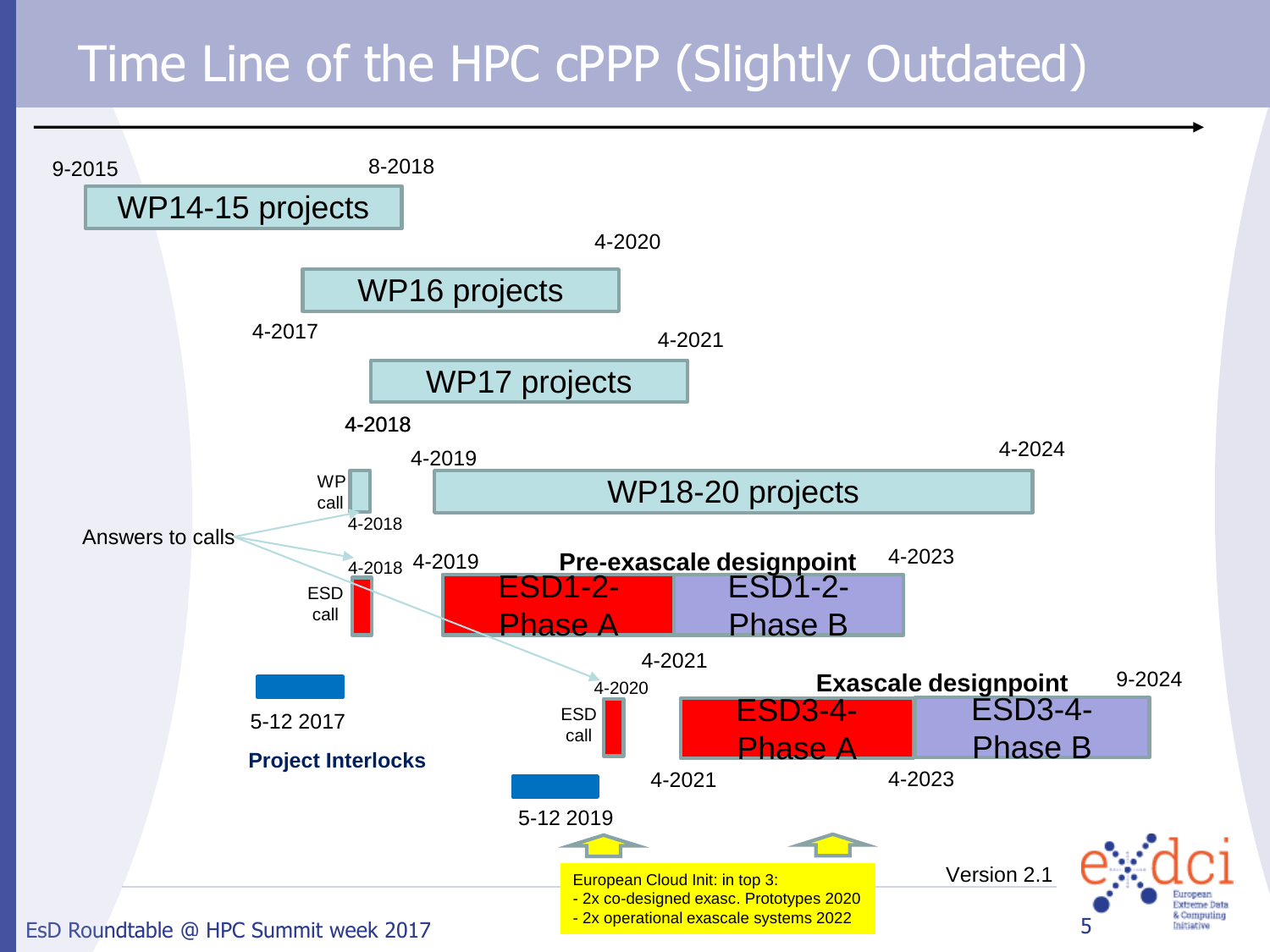### EsD State of Play (#1/2)

- EsD concept is outlined in the latest ETP4HPC SRA (to be detailed in SRA3)
- Broad discussion on EsDs in several Workshops:
	- EXDCI Workshop '15, Rome: Kick-Off
	- HPC Summit '16, Prague: Discuss EsD concept in community and with EC:
		- Technical system characteristics, budget, procurement model, consortia, use cases
	- ISC '16, Frankfurt:
		- continue Prague discussion
		- focus: from Use Cases to System Specs
		- Results available at <http://www.etp4hpc.eu/en/esds.html> The Extreme-Scale Demonstrators concept: Current State of Definition
	- EXDCI Workshop '16, Barcelona:
		- focus: system integrators & Application Communities
		- gather input on expectations, interests, constraints, …

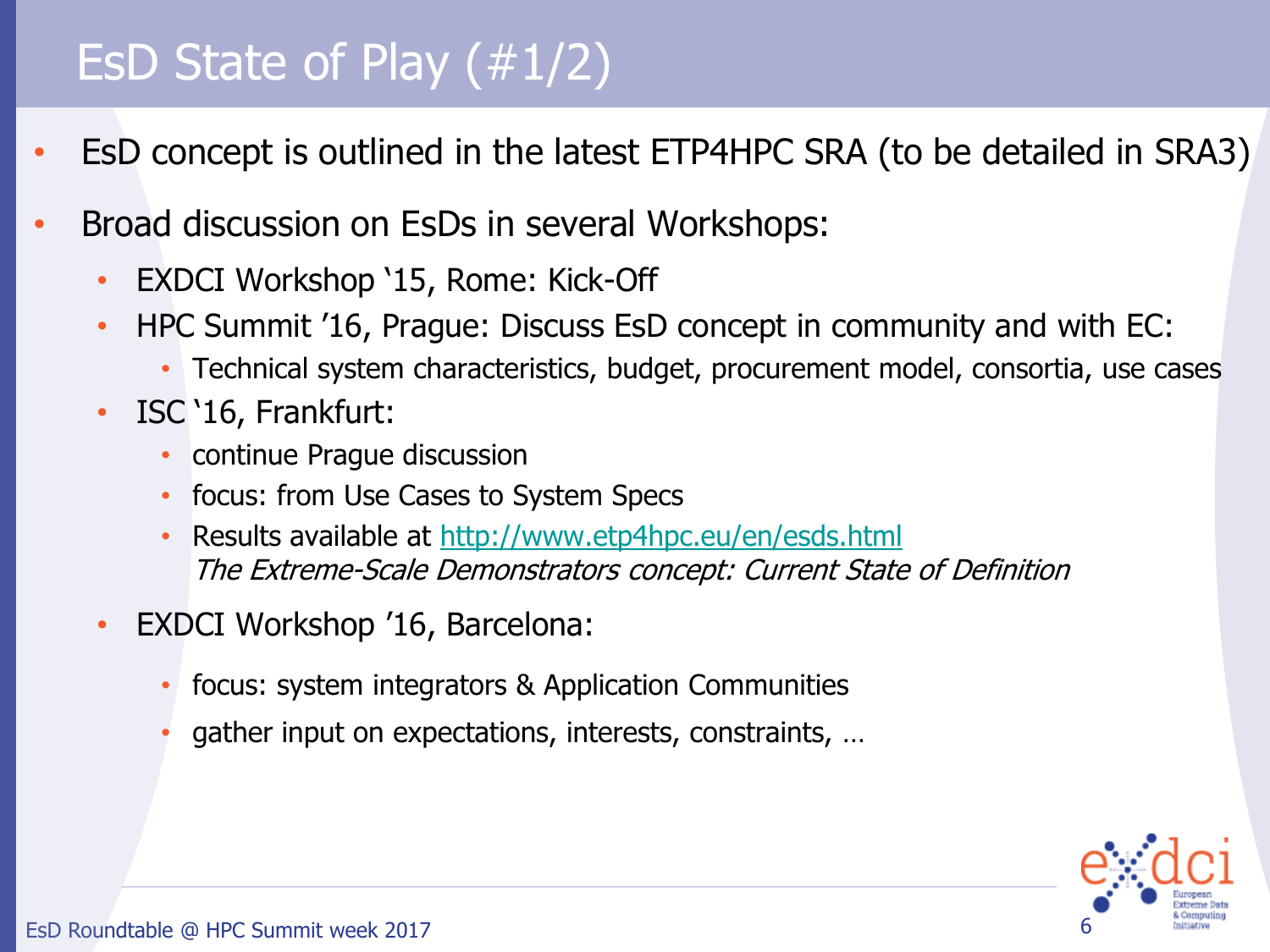## EsD State of Play (#2/2)

- Interaction with EC
	- Various informal discussions with EC
	- cPPP Board meeting, Nov. '16, Brussels:
		- Present status to ETP and EC
		- Pose and discuss open questions / issues
		- Conclusion: focused workshop with EC needed (in particular on budget, scope of calls, acquisition model)
	- EsD Workshop with EC, Dec. 5th '16, Brussels: some clarifications / **see next slides**
- ETP has submitted recommendations for WP18-20 in December 2016
	- EC's feedback received and discussed, reply provided / **see following slides** (affects: number of calls, overall budget, performance targets)
	- No further input from ETP to WP18-20 is foreseen
- HPC Summit Week, May 18th '17, Barcelona
	- EsD Roundtable: final exchange before WP is published & call is opened



EsD Roundtable @ HPC Summit week 2017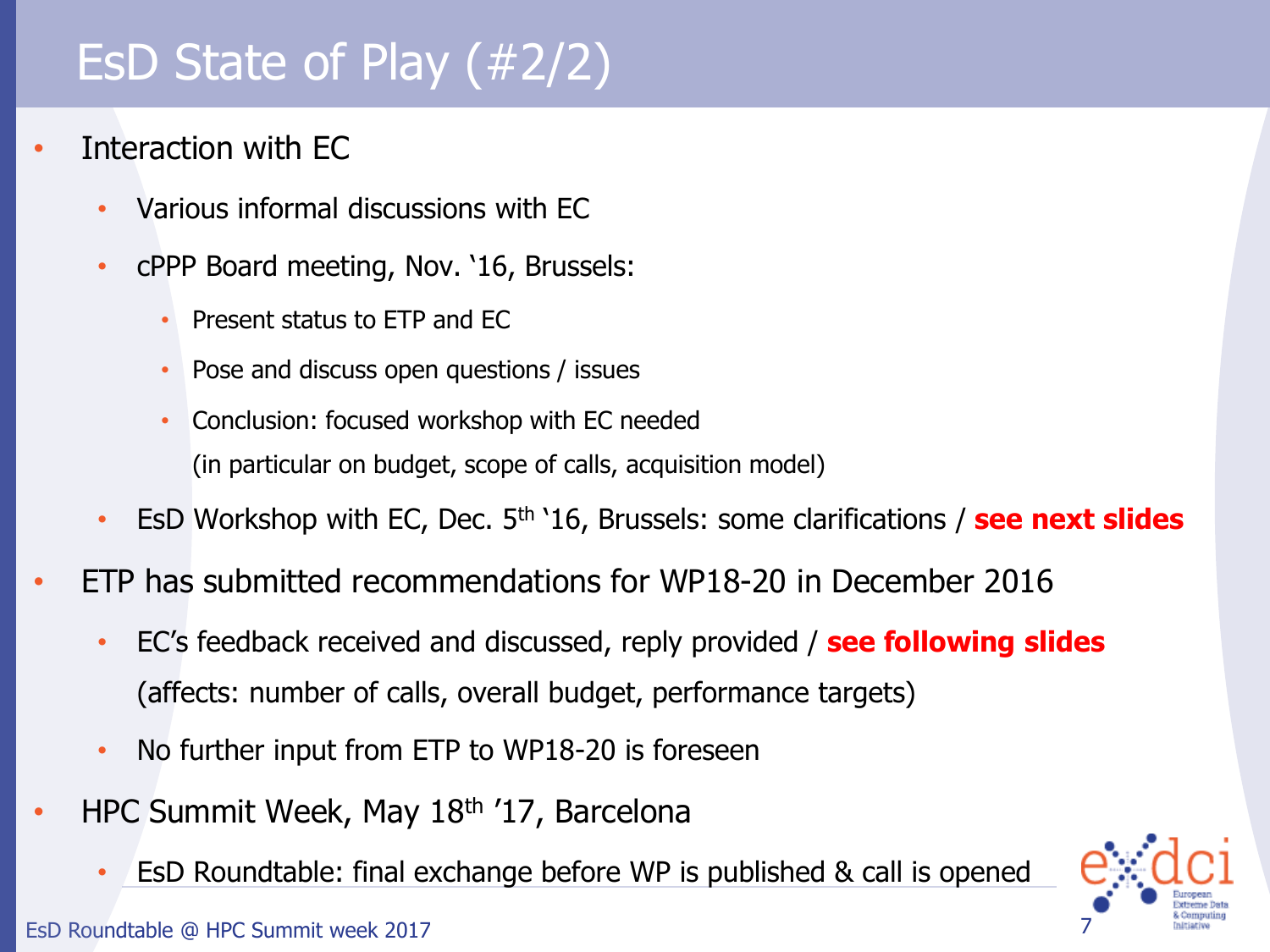## EC feedback: Call Design & Funding Model

- No special treatment for  $ESD$  operate within H2020 rules
- Call design
	- 2 separate calls require separate sets of objectives
	- Reference to FETHPC in WP14-15 vs. WP16-17 is not sufficient
	- EsDs of first call should contribute to pre-exascale systems
	- 1-stage evaluation (2-stage is rarely used)
	- Cascade funding is too complex; rely on Contract Amendments
- Funding envelope and funding model
	- How much funding can reasonably be absorbed at a given point in time?
	- Only RIA offers 100% funding rate  $\rightarrow$  requires R&D in Phase A
- Acquisition model
	- PCP and PPI provide  $<$  100% funding rate
	- Usual rules for eligible costs apply: staff, other, subcontracting
	- Integrator should be part of the consortium  $\rightarrow$  Purchase by system integrator; rules do not allow profits



EsD Roundtable @ HPC Summit week 2017 8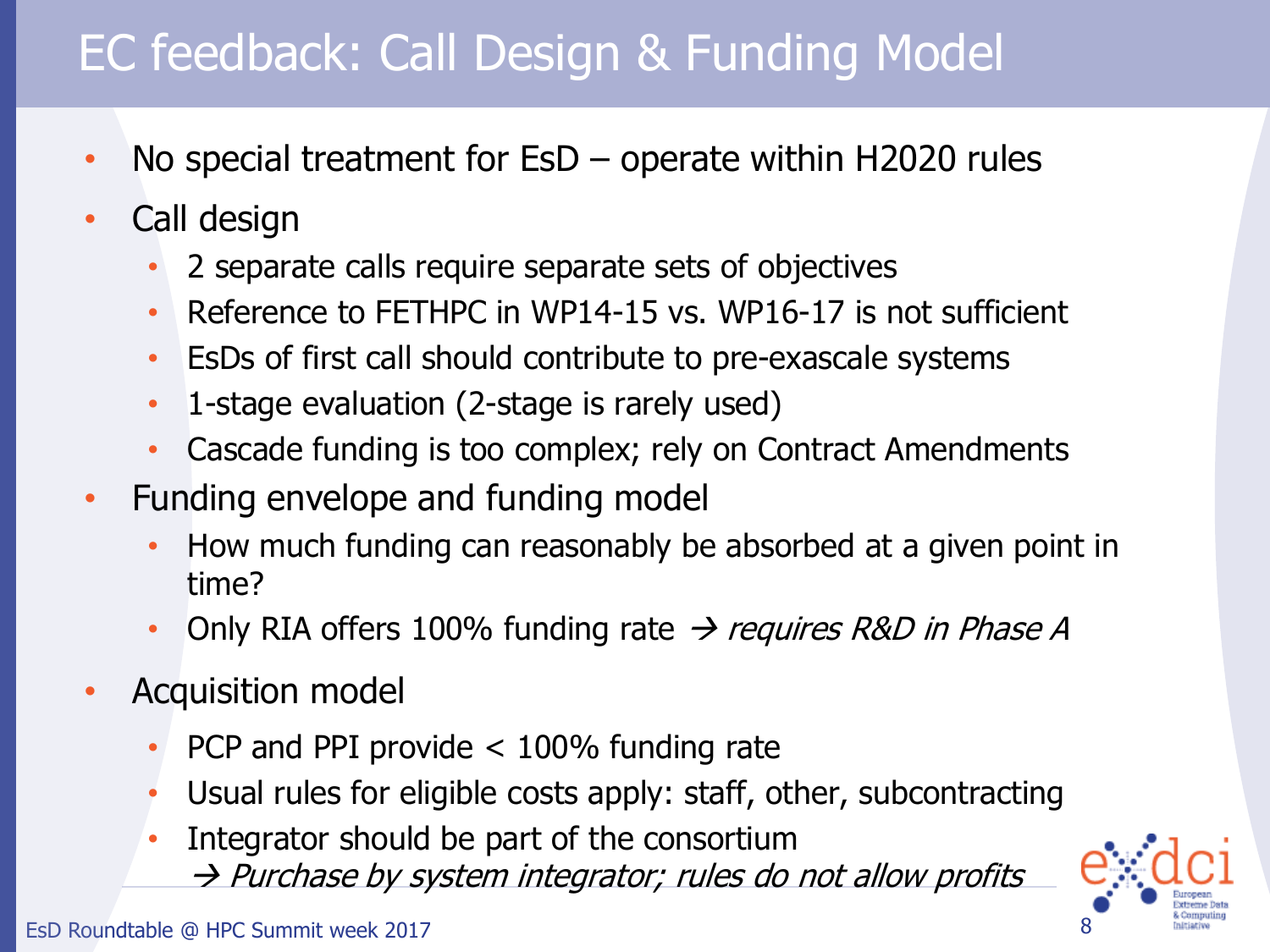#### ETP4HPC Recommendations for WP18-20

- General concept as described above
- **Challenge** 
	- Complete hardware and software systems
	- Developed in co-design, usable in production-like mode
	- R&D focus: integrate, customise results of previous R&D projects + market
		- FP7, H2020, other R&D in Europe
	- Demonstrate scalability to Exascale, to become the basis of European capability in Exascale
	- Progress in energy-efficiency and cost of ownership
- Scope
	- Target 5% of performance of a high-end production system in a relevant metric (Flops not mentioned!)
	- Applications: port, adapt, develop towards new programming models, algorithmic approaches

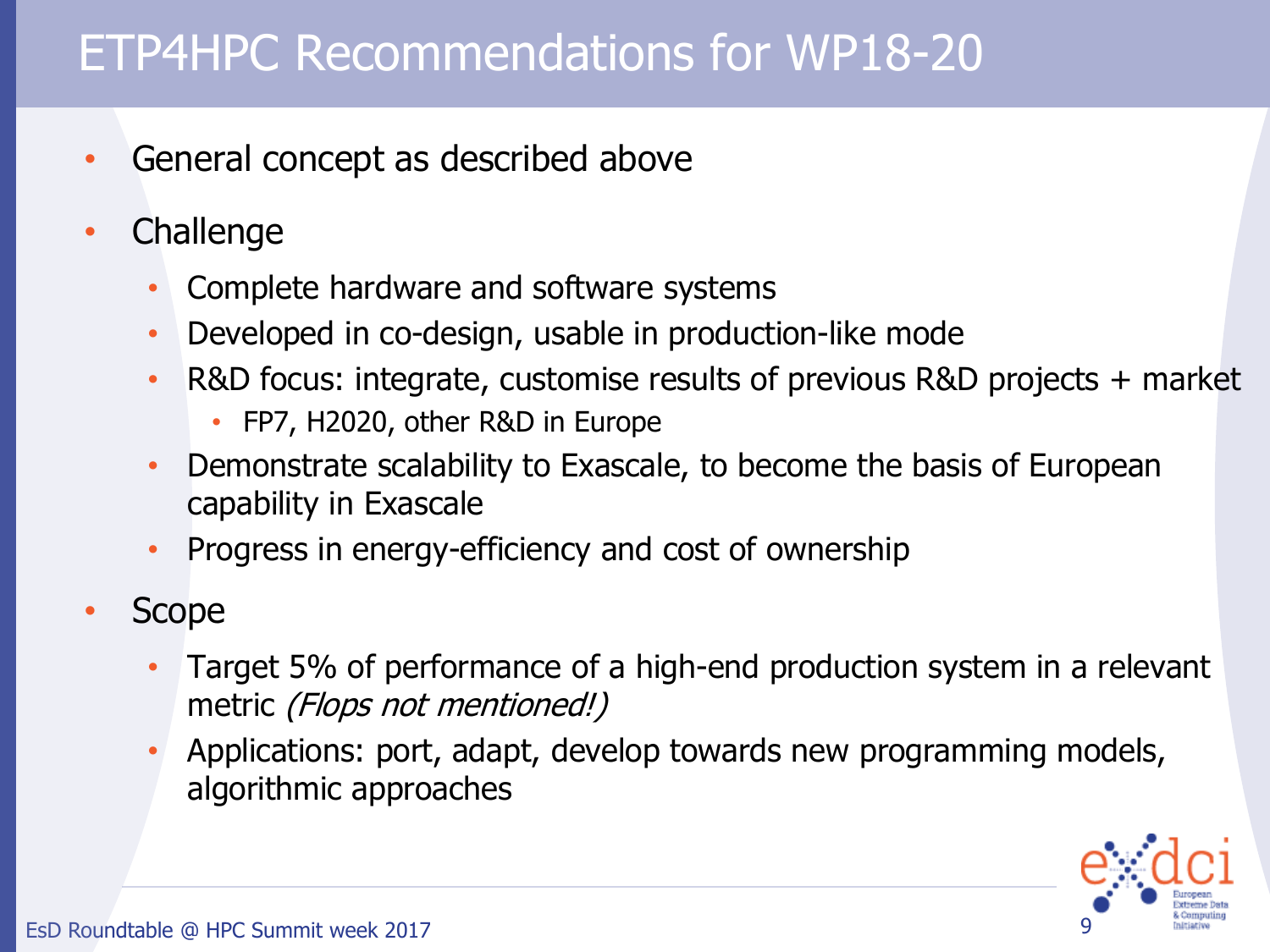### ETP4HPC Recommendations for WP18-20

- Scope of Call 1 (2018)
	- WP14-15, FP7
	- Demonstrate scalability to Exascale (e.g. 0,5 … 1 EFlops)
	- Target commercially viable, competitive Exascale in 2021/2022
	- Demonstrate operational and performance for a number of key applications
- Scope of Call 2 (2020)
	- WP16-17
	- Target new application areas, e.g. HPDA, Machine Learning, …
	- Extreme computing valid, if sufficient progress since Call 1
	- Demonstrate operational and performance for a number of new application areas/use cases
	- key applications
- Funding and Duration
	- 100 Mio  $€ /$  call, 2 projects / call
	- Phase A  $\sim$  24 months, Phase B  $\sim$  24 months (extended operation appreciated)

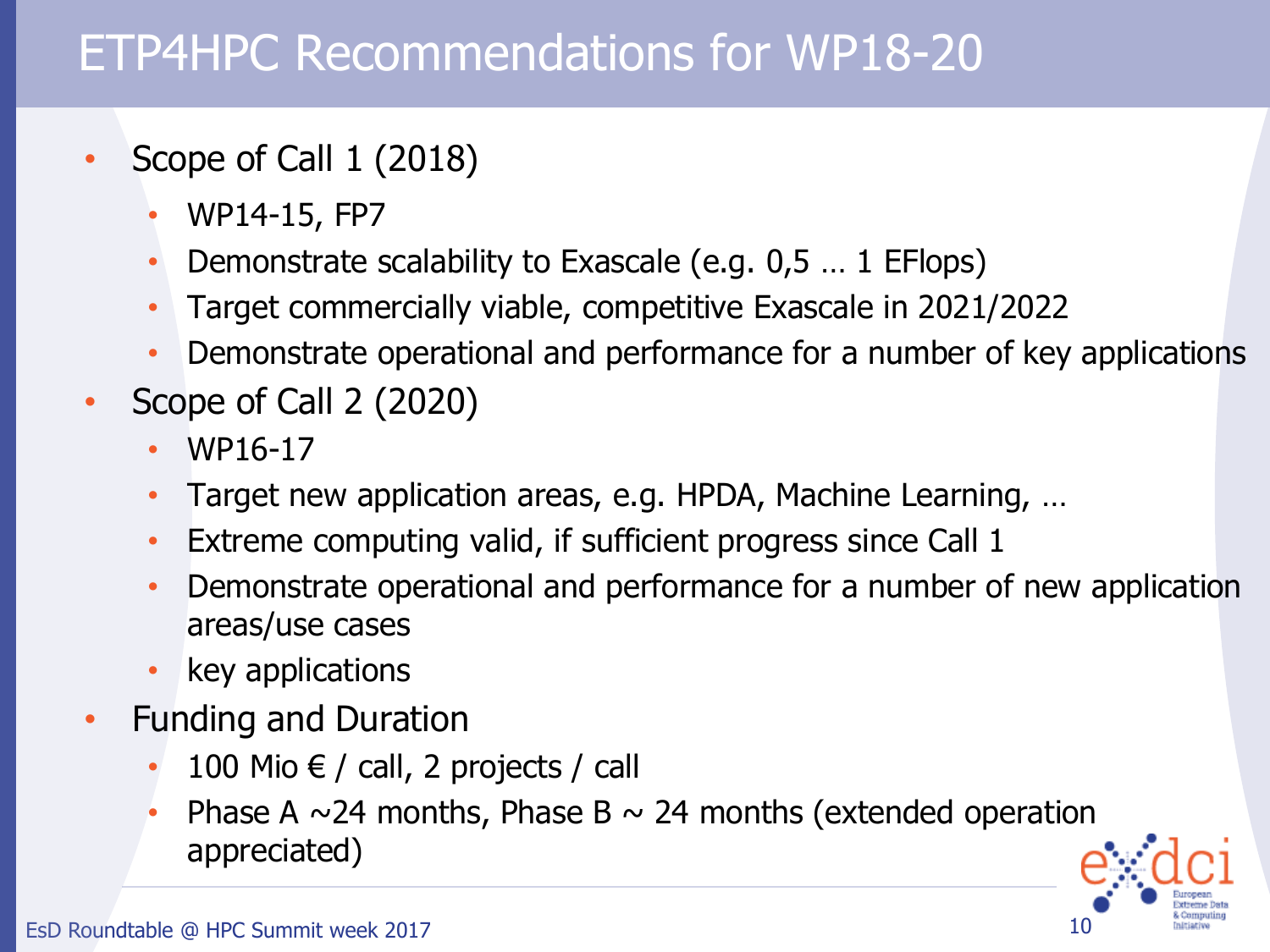- Relation of EsDs to the European low power CPU and contribution to Exascale machines with European technology to be more clearly outlined
	- ETP did not have sufficient and timely information to address this in its recommendations
	- ETP supports within European HPC programmes the use of new low power processors that will enable worldwide competitive European HPC system designs
- Can the  $2<sup>nd</sup>$  EsD call and the "Major system level co-design projects" in the RIAs be replaced by an integrated/closer related effort?
	- These actions have different scope and objectives and should be kept separate
		- 2<sup>nd</sup> EsD call: take-up of WP16-17 results and new applications areas, bringing it close to commercialization
		- Major system level co-design projects: continuation of the bigger co-design projects started in 2016
- Provide other scalability/performance design points than Flops
	- Better not bias and limit the design space (e.g. Bytes/Flops, W/Flops, Flops/rack suitable for todays number crunchers)

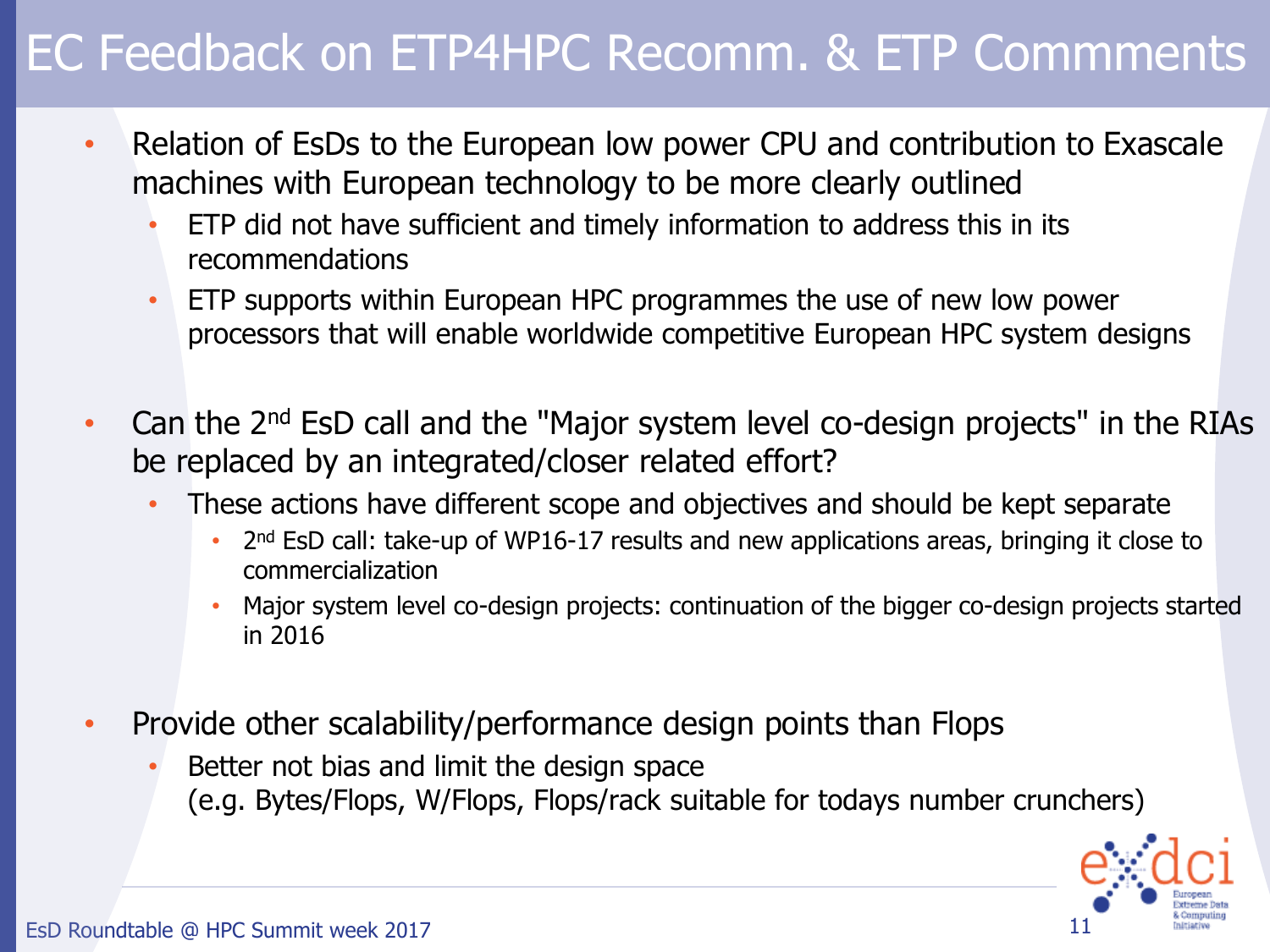### **Conclusions**

- Concept of EsDs welcomed by the EC
- Expected to materialise in the upcoming WP18-20
- Characteristics may differ from ETP recommendations in
	- Number and timing of calls
	- Funding and expected number of projects
	- Specific objectives (performance characteristics, targets)
- Apparently different expectations from EsDs:
	- EC: primarily a milestone towards the European Technology based Exascale Systems
	- ETP: continuous effort required to bring results from RIA projects closer to commercialisation

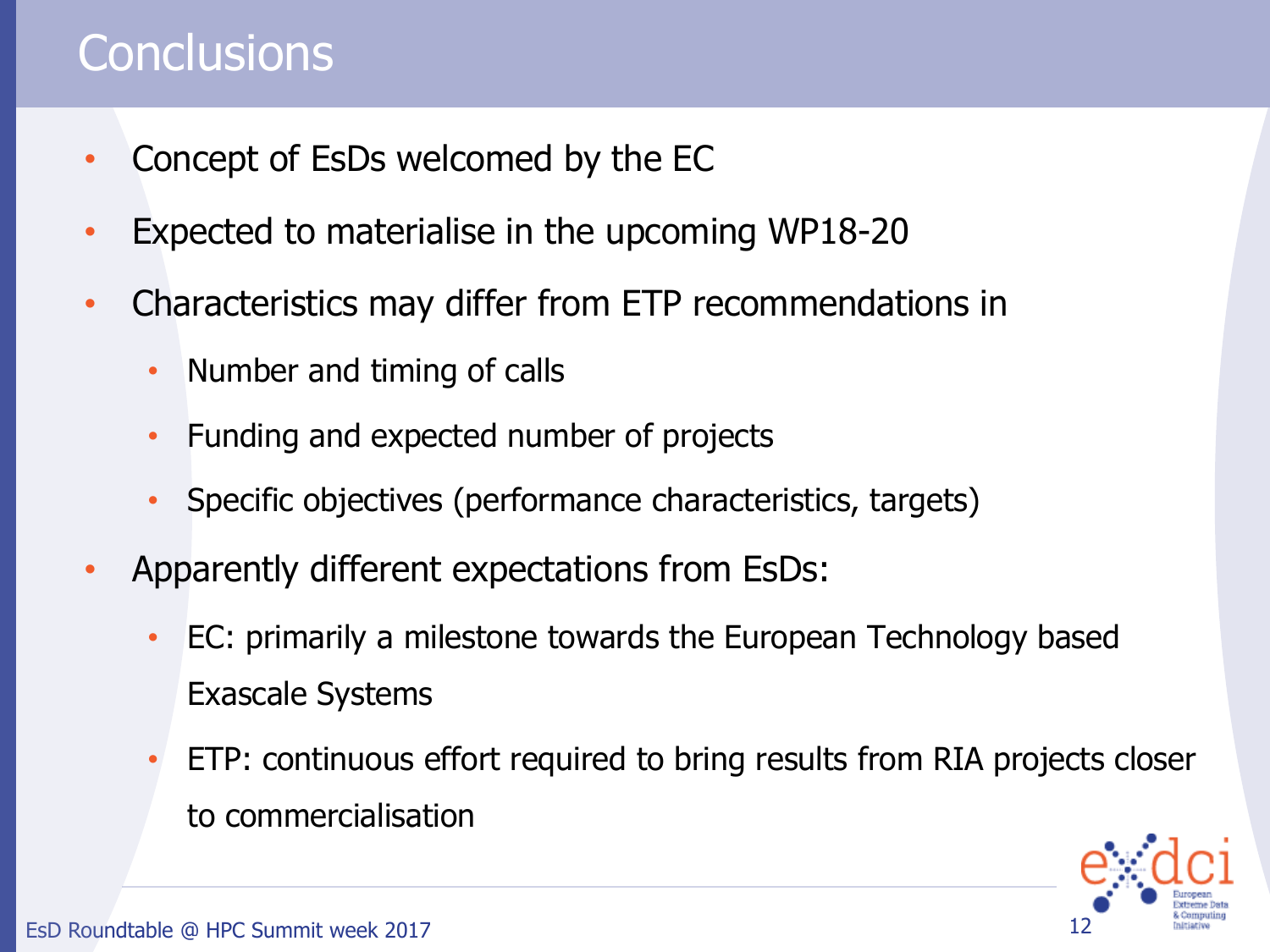## Thank you for your Attention !

## Questions ?



EsD Roundtable @ HPC Summit week 2017 13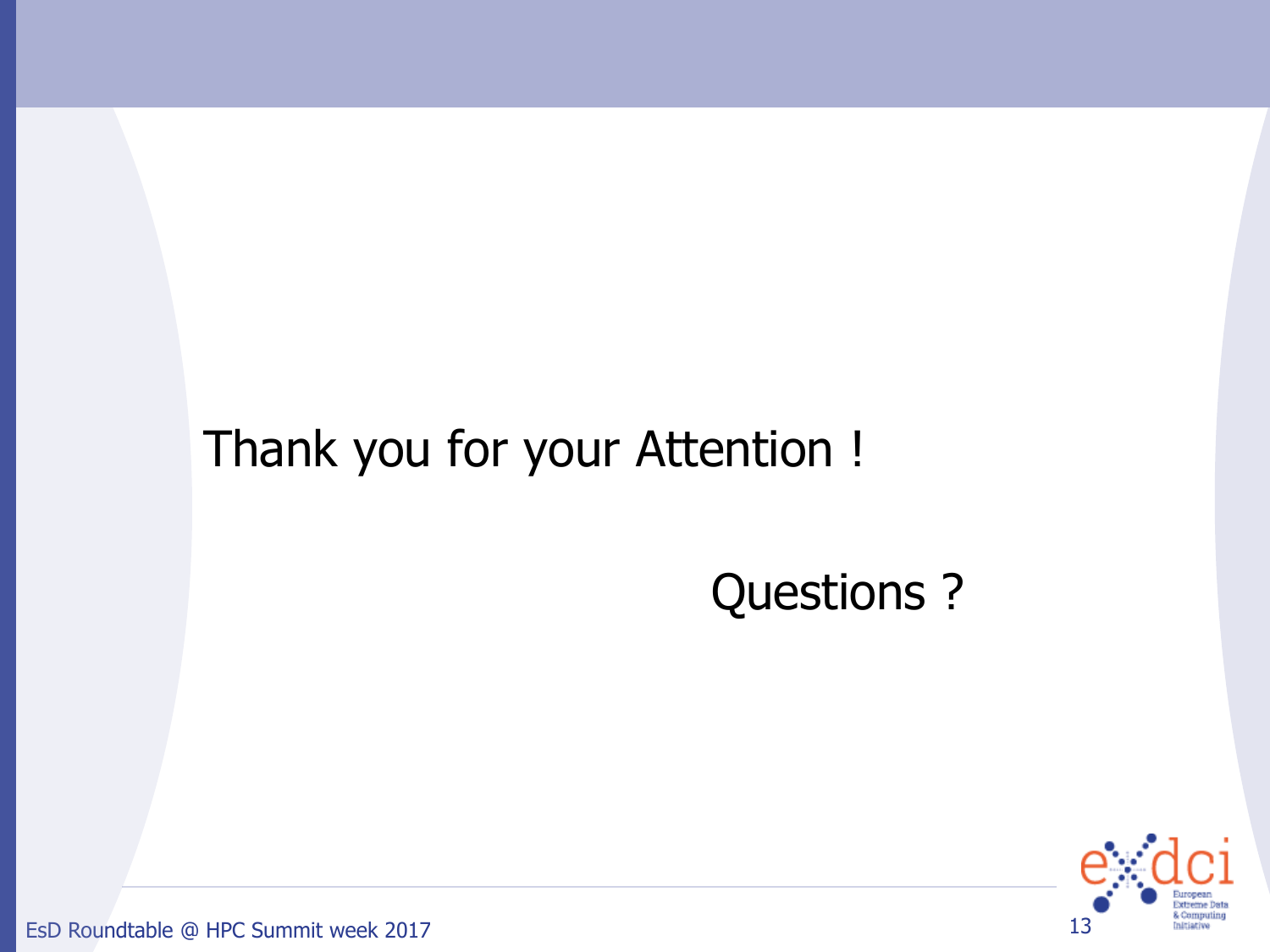## Backup Slides



EsD Roundtable @ HPC Summit week 2017 14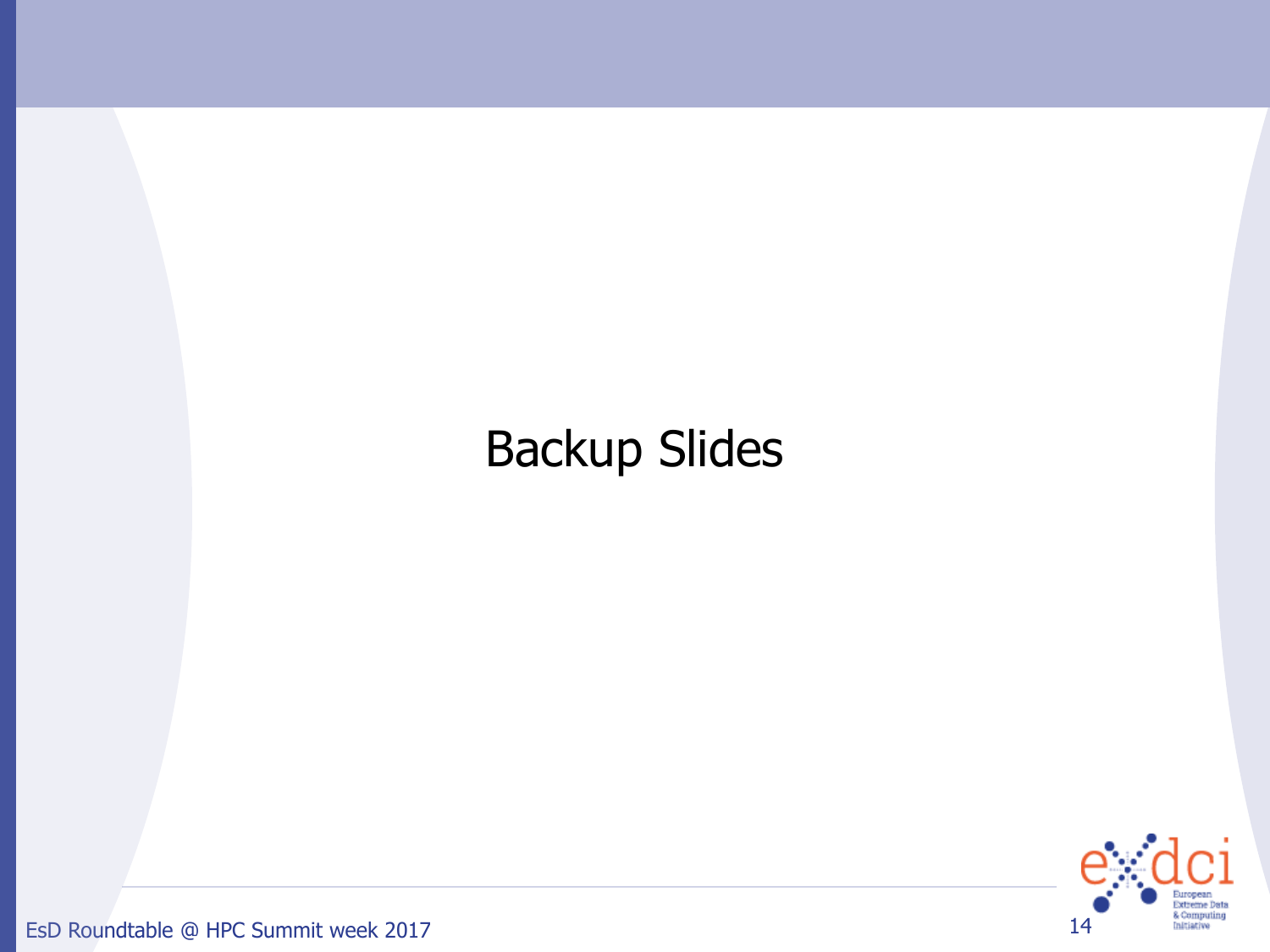- Relation of EsDs to the European low power CPU and contribution to Exascale machines with European technology to be more clearly outlined
	- ETP was not aware of European Low power microprocessor calls.
	- Without notion of the scope, the intended characteristics in a multiyear roadmap, the targeted markets, the competitive positioning and differentiation of such a chipset, ETP4HPC is not in a position to consider it in the WP18-20 recommendations.
	- ETP supports within European HPC programmes the use of new low power processors that will enable worldwide competitive European HPC system designs.

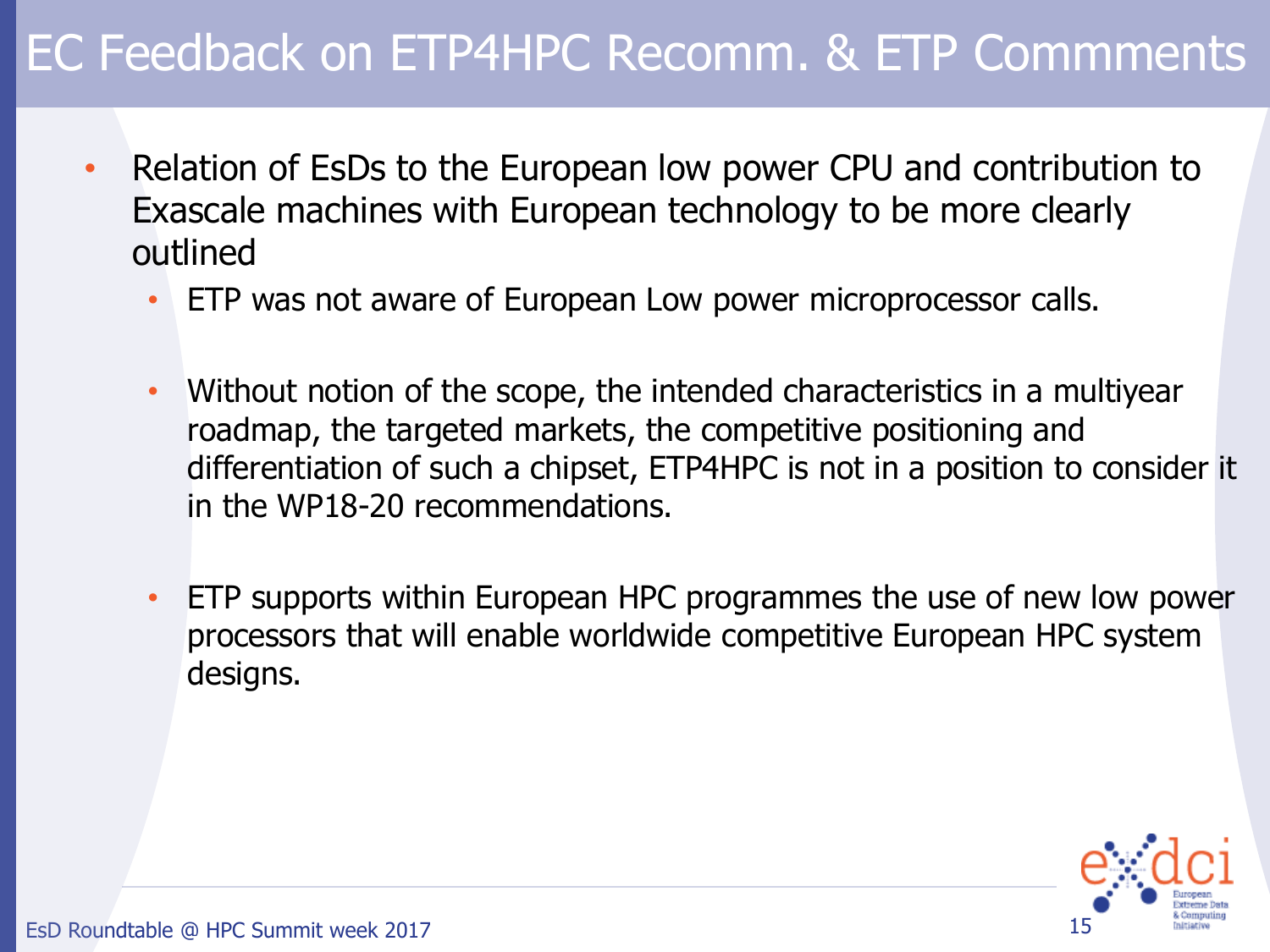- Can the second Call for Extreme Scale Demonstrators and the "Major system level co-design projects" in the Research and innovation actions be replaced by an integrated/closer related effort?
	- These actions have different scope and objectives and should be kept separate
	- 2<sup>nd</sup> EsD call targets take-up of Wp16-17 results and new applications areas, bringing it close to commercialization
	- "Major system level co-design projects" is intended as a continuation of the bigger co-design projects started in 2016

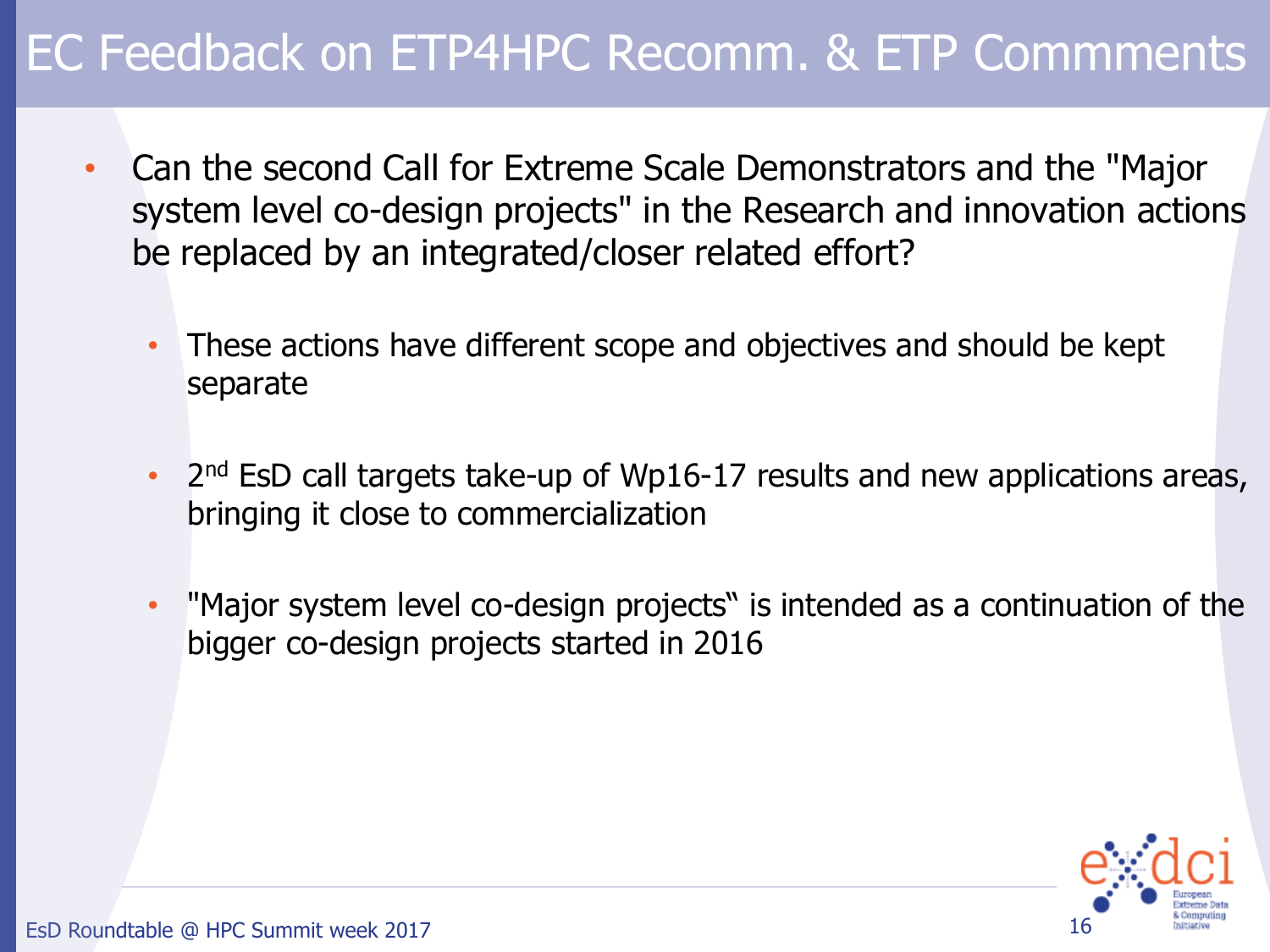- There is only one criterion for EsDs 2018 (on scalability/performance design point), which is insufficient. Other criteria should be identified (e.g. power consumption), and whenever possible, giving concrete targets.
	- We did not put up more criteria to not bias and limit the design space, on purpose.
	- As an alternative a range of indicative figures could be mentioned taken party from the SRA:
		- Scalability design point: 500 PFLOPs to 1 EFLOPS
		- Balanced architecture : in particular wrt memory BW. i.e. no more than 2 Bytes/Flops Energy efficiency :35kW/PFLOPS
		- Compute packaging density: 1 PFLOPS/rack
		- Total number of racks per system: 4-6

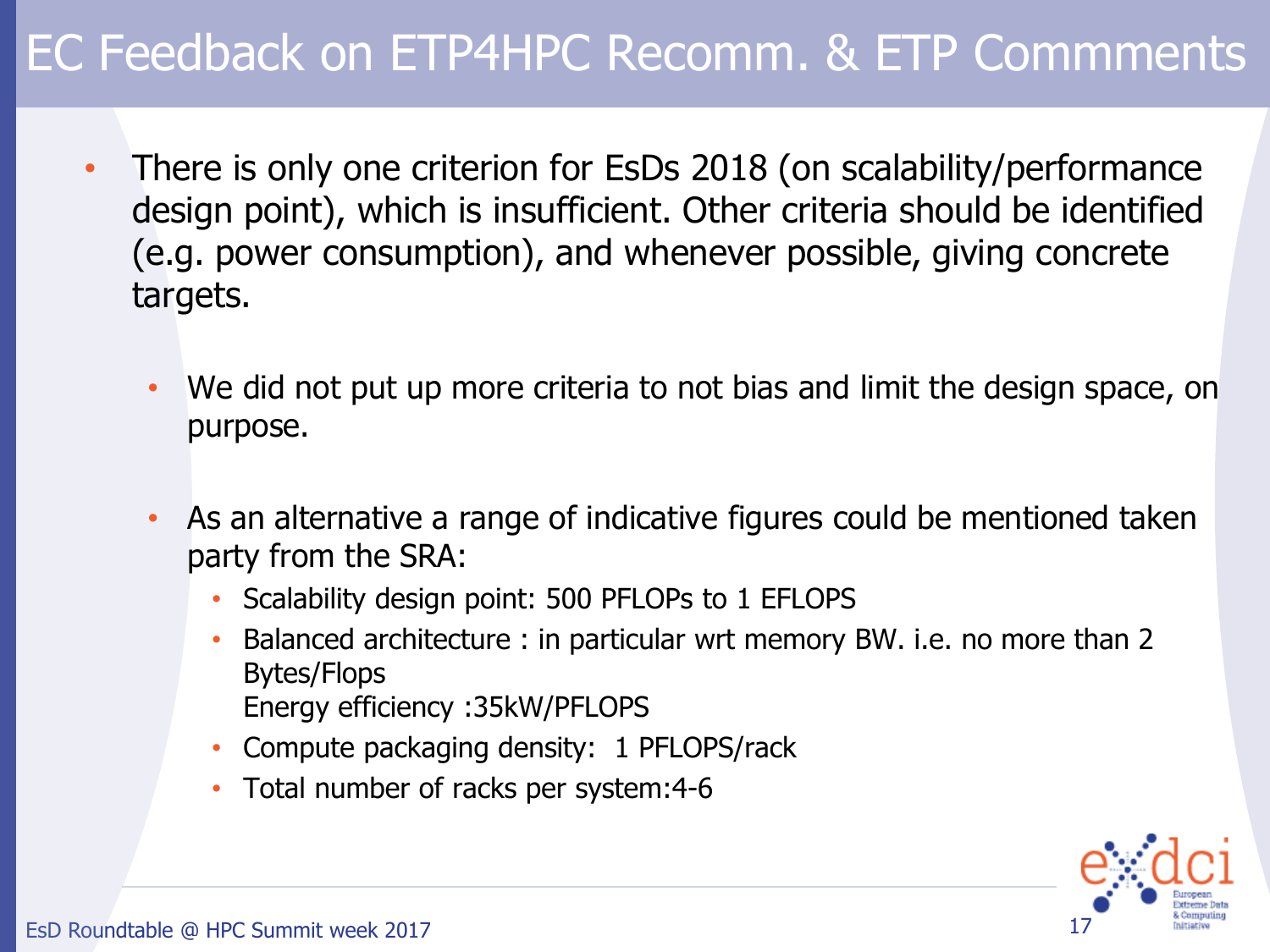#### Conclusions from Barcelona Workshop

- Integrators presented their view
	- Atos, Cray, E4, EuroTech, Fujitsu, Huawei, Lenovo, Megware
- Preparation of a proposal requires several months (time & effort)
	- Integration of technologies from different FETHPC projects
	- Design to a level that allows a cost estimate
	- $\rightarrow$  Workshop with FETHPC projects in spring 2017
	- Other supporting measures?
- Critical factors for vendors to participate:
	- Funding and acquisition model (to be discussed with EC)
	- Management of IP in consortia (to be solved by consortia)
	- EsDs must not be one-of systems, but open a product line (first-of): Substantial investment of project partners needs to pay off
- Application communities ask for true co-design cycle
	- Users provide requirements  $\rightarrow$  architects design system will not work